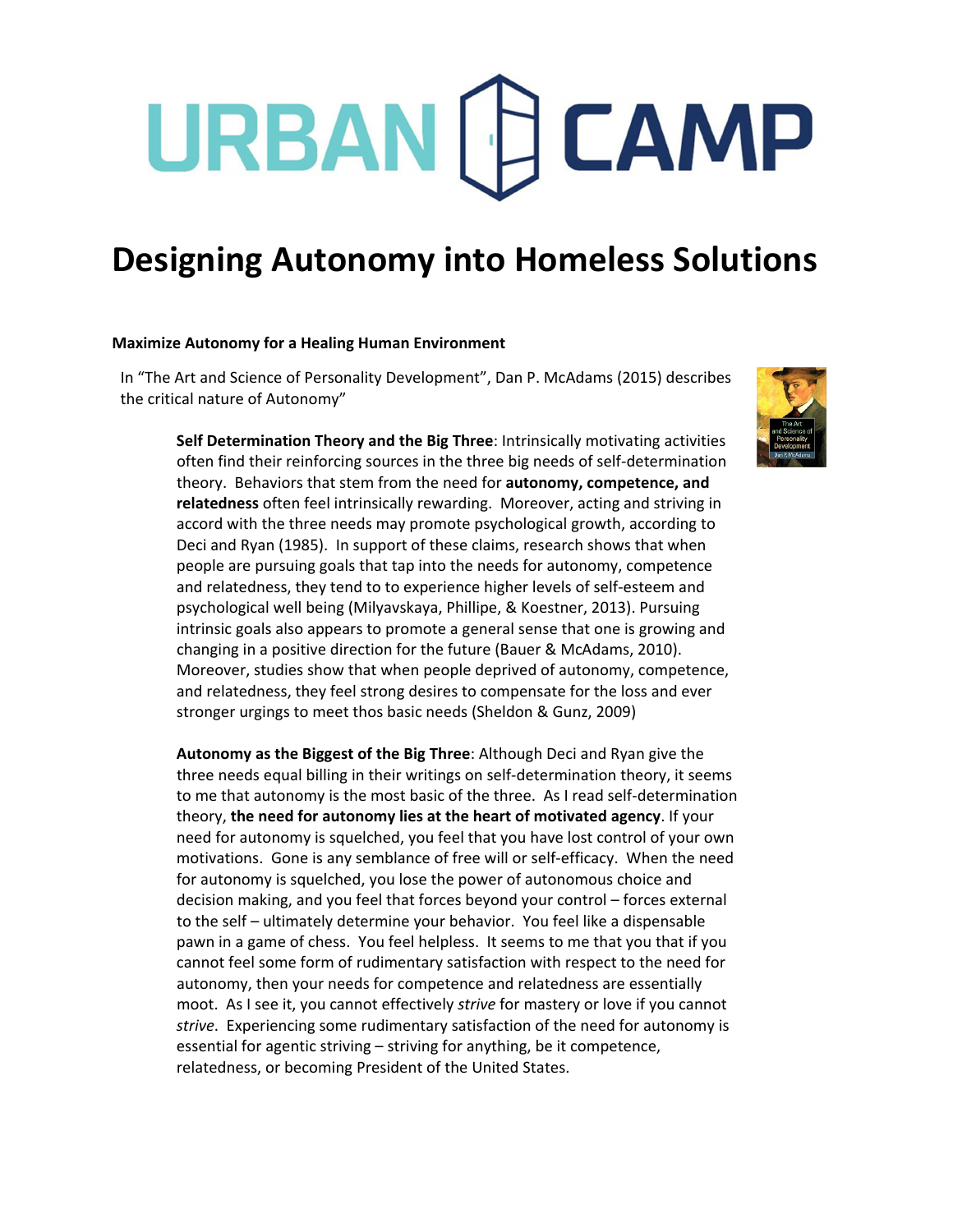# URBAN [C] CAMP

#### **Avoid the Homeless Concentration Camp Solution**

Is the extreme polar opposite of Autonomy a Concentration Camp?

In a review of a preliminary design, a highly experienced architect warned Urban Camp to avoid the concentration camp look. Insightfully he remarked about an early design "Why don't you just call it Kamp". This idea embedded in our design thinking and led us to our human scale designs described in our whitepaper: An Architecture for the Homeless.

The architect was warning not to layout living modules in rows of barracks but to form small clusters of 10-12 homes with additional gathering points for human interaction. That's part of the solution. The other part is maintaining an openness to the surrounding environment – no fencing and guard posts.

This means that the urban camp dwellings need to be designed with highly durable and damage resistant exteriors, and with security features for doors and windows. And the dwelling includes toilet, bath, and kitchen for secure self‐care.



Some homeless solutions become guarded camps because:

- light shelter boxes and even tiny homes are not built for an urban environment, and
- the bathrooms and kitchen areas are outside and apart from the sleeping space
- the encampments are meant to be highly managed by social service agencies

This is an example of a guarded camp look from a West Coast Homeless Village.

### **Avoid the High Cost of Operating Homeless Guarded Camps**

Homeless Guarded Camps have very high operating costs in contrast to an Urban Camp Solution. When an organization takes full responsibility for a persons eating, sleeping, bathing, and movement, it incurs a large responsibility which is very expensive to maintain.

This is particularly true if the sleeping facility does not conform strictly with the building and life safety codes as the facility has a liability for personal injury or death.

Here is a brief summary of the most significant costs:

• The cost of 24/7 security and facility operating personnel.